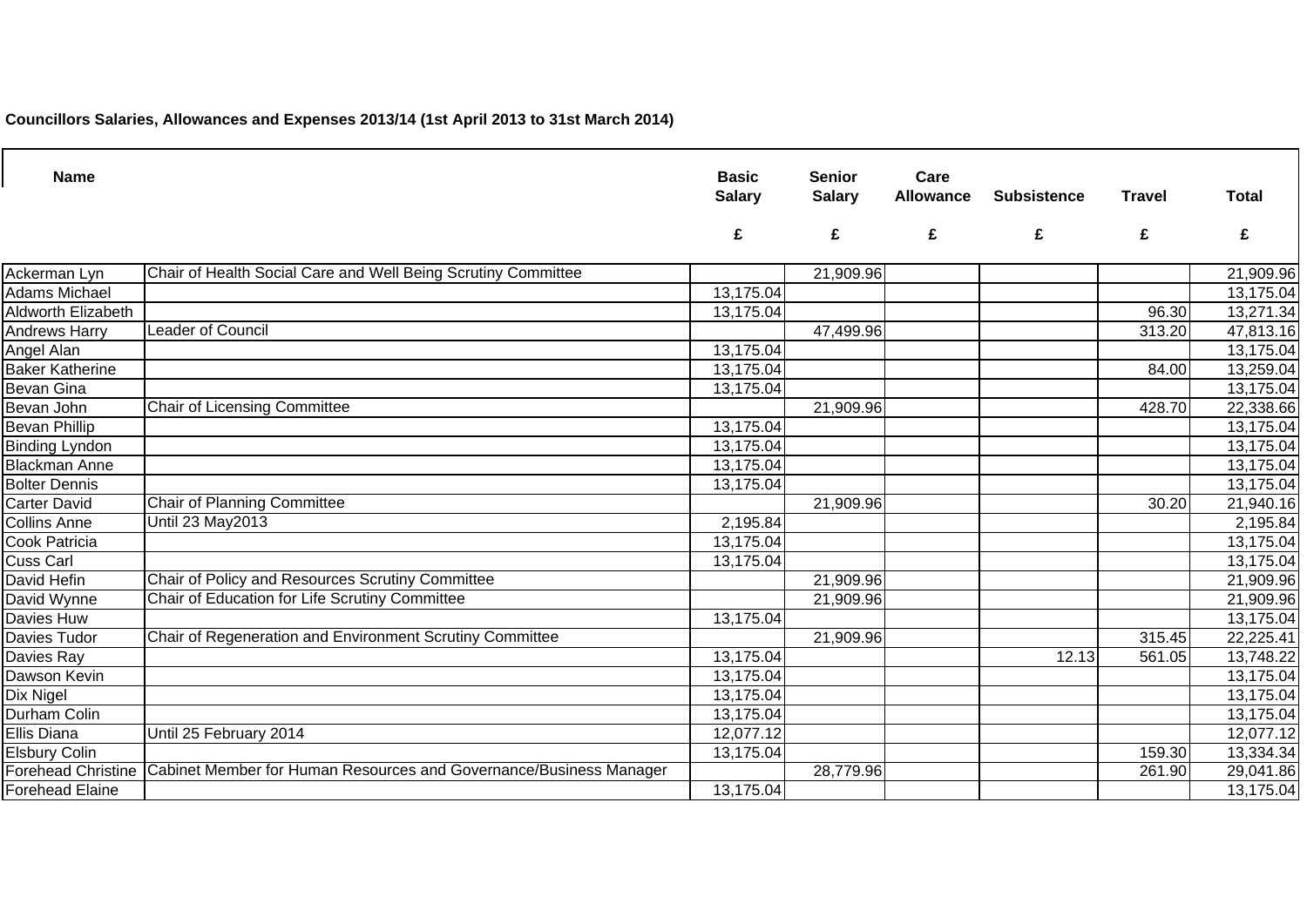| <b>Fussell James</b>     | Chair of Audit Committee until 9th May 2013                              | 11,616.70 | 2,591.50  |      | 188.55   | 14,396.75              |
|--------------------------|--------------------------------------------------------------------------|-----------|-----------|------|----------|------------------------|
| Gale June                |                                                                          | 13,175.04 |           |      | 52.20    | 13,227.24              |
| <b>Gardiner Leon</b>     |                                                                          | 13,175.04 |           |      | 283.50   | 13,458.54              |
| <b>George Nigel</b>      |                                                                          | 13,175.04 |           |      | 753.75   | 13,928.79              |
| Gordon Colin             |                                                                          | 13,175.04 |           |      |          | 13,175.04              |
| Gough Rob                |                                                                          | 13,175.04 |           |      | 101.70   | 13,276.74              |
| <b>Gray Michael</b>      | Deputy Mayor until 8th May 2013. Mayor from 9th May 2013                 |           | 20,854.25 |      | 223.65   | 21,077.90              |
| <b>Griffiths Phyllis</b> |                                                                          | 13,175.04 |           |      |          | 13,175.04              |
| <b>Hardacre David</b>    | Cabinet Member for Performance and Asset Management                      |           | 28,779.96 |      | 1,420.65 | $\overline{30,200.61}$ |
| <b>Havard Derek</b>      |                                                                          | 13,175.04 |           |      | 597.60   | 13,772.64              |
| Hawker Chris             |                                                                          | 13,175.04 |           |      | 184.23   | 13,359.27              |
| Higgs Alan               |                                                                          | 13,175.04 |           |      | 702.45   | 13,877.49              |
| Hughes Graham            |                                                                          | 13,175.04 |           |      |          | 13,175.04              |
| James Ken                | Cabinet Member for Regeneration Planning and Sustainable Development     |           | 28,779.96 | 3.00 | 1,579.15 | 30,362.11              |
| James Martyn             |                                                                          | 13,175.04 |           |      |          | 13,175.04              |
| <b>Johnston Gary</b>     |                                                                          | 13,175.04 |           |      |          | 13,175.04              |
| Jones Barbara            |                                                                          | 13,175.04 |           |      |          | 13,175.04              |
| Jones Gerald             | Deputy Leader and Cabinet Member for Housing                             |           | 31,119.96 |      | 1,272.15 | 32,392.11              |
| Jones Janet              |                                                                          | 13,175.04 |           |      |          | 13,175.04              |
| Kent Stephen             |                                                                          | 13,175.04 |           |      |          | 13,175.04              |
| Kirby Gez                |                                                                          | 13,175.04 |           |      | 95.40    | 13,270.44              |
| Leonard, Philippa        | Elected 2 May 2013                                                       | 12,006.29 |           |      |          | 12,006.29              |
| Lewis Andrew             |                                                                          | 13,175.04 |           |      |          | 13,175.04              |
| Lloyd Keith              |                                                                          | 13,175.04 |           |      | 315.90   | 13,490.94              |
|                          | Chair of Democratic Services Committee and Leader of the Main Opposition |           |           |      |          |                        |
| Mann Colin               | Group                                                                    |           | 21,909.96 |      | 234.60   | 22,144.56              |
| Morgan Sean              |                                                                          | 13,175.04 |           |      |          | 13,175.04              |
| Oliver Gaynor            | Mayor until 9th May 2013                                                 | 11,758.37 | 2,299.68  |      | 287.10   | 14,345.15              |
| Passmore Rhianon         | Cabinet Member for Education and Lifelong learning                       |           | 28,779.96 |      | 977.40   | 29,757.36              |
| Poole David              | Cabinet Member for Community and Leisure Services                        |           | 28,779.96 |      | 831.25   | 29,611.21              |
| Preece Denver            |                                                                          | 13,175.04 |           |      | 935.10   | 14,110.14              |
| <b>Prew Michael</b>      |                                                                          | 13,175.04 |           |      |          | 13,175.04              |
| <b>Price Dianne</b>      |                                                                          | 13,175.04 |           |      |          | 13,175.04              |
| <b>Pritchard James</b>   |                                                                          | 13,175.04 |           |      |          | 13,175.04              |
| <b>Pritchard Judith</b>  |                                                                          | 13,175.04 |           |      |          | 13,175.04              |
| <b>Rees David</b>        | Chair of Audit Committee from 14th May 2013                              | 1,558.34  | 19,318.46 |      |          | 20,876.80              |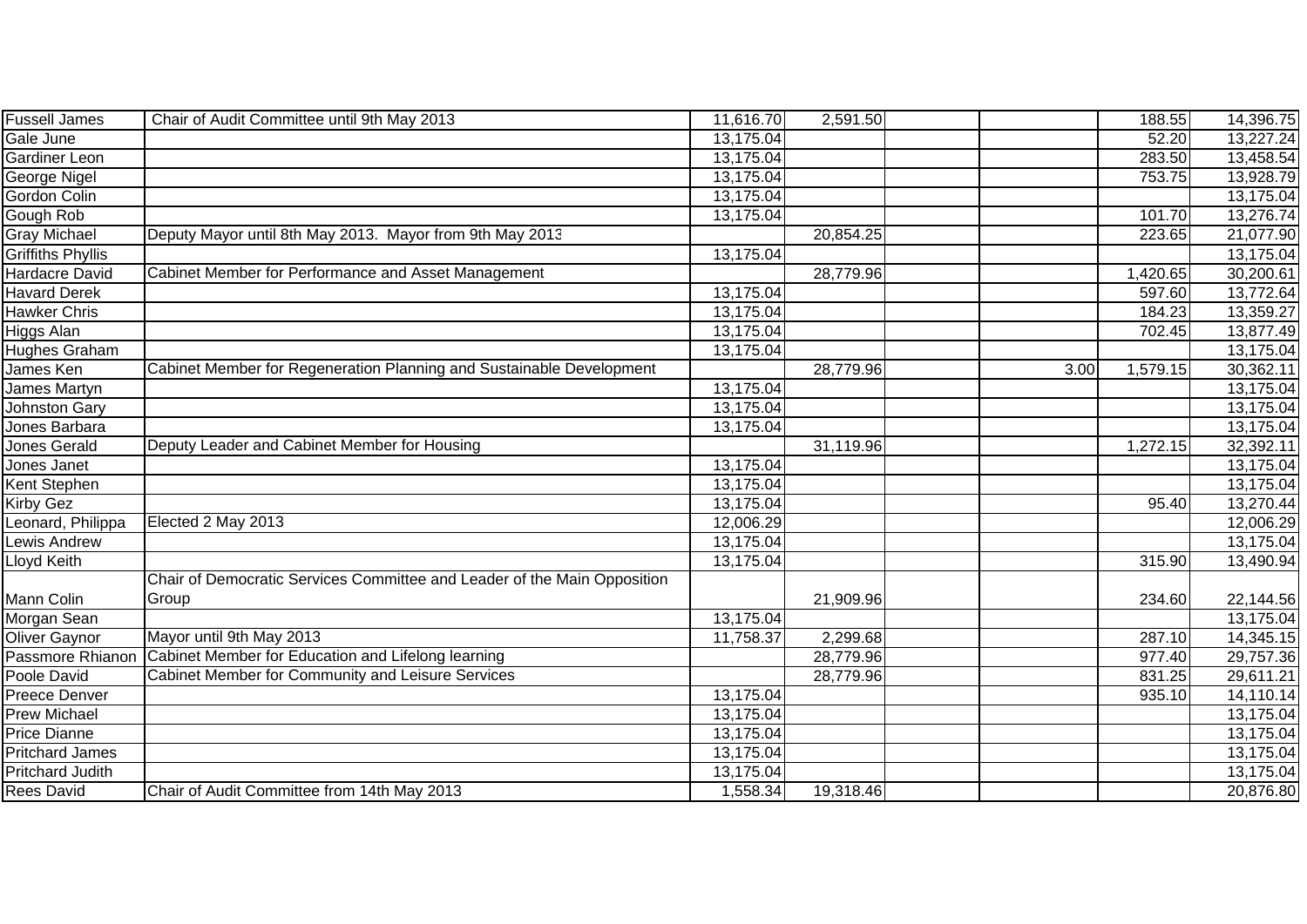| <b>Reynolds Keith</b>   | Deputy Leader and Cabinet Member for Corporate Services     |            | 31,119.96  |      |       | 405.90    | 31,525.86   |
|-------------------------|-------------------------------------------------------------|------------|------------|------|-------|-----------|-------------|
| Roberts John            |                                                             | 13,175.04  |            |      |       |           | 13,175.04   |
| Saralis Roy             |                                                             | 13,175.04  |            |      |       |           | 13,175.04   |
| <b>Sargent Margaret</b> |                                                             | 13,175.04  |            |      |       | 85.05     | 13,260.09   |
| Skivens, Steven         | Elected 1 August 2013                                       | 8,747.94   |            |      |       |           | 8,747.94    |
| Stenner Eluned          |                                                             | 13,175.04  |            |      |       |           | 13,175.04   |
| Summers Jean            |                                                             | 13,175.04  |            |      |       | 49.50     | 13,224.54   |
| Taylor John             |                                                             | 13,175.04  |            |      |       |           | 13,175.04   |
| Whittle Lindsay*        |                                                             |            |            |      |       |           |             |
| <b>Williams Tom</b>     | Cabinet member for Highways, Transportation and Engineering |            | 28,779.96  |      |       | 1,037.85  | 29,817.81   |
| Woodyatt Robin          | <b>Cabinet Member for Social Services</b>                   |            | 28,779.96  |      |       |           | 28,779.96   |
|                         |                                                             | 692,362.52 | 509,633.21 | 0.00 | 15.13 | 14,864.73 | ,216,875.59 |

\*Cllr Whittle has decided to forego his Basic Salary

## **Allowances and Expenses paid by the South Wales Fire and Rescue Authority 2013/14**

| Name          | <b>Position Held</b> | <b>Members</b>   | Chair/            | Travel  |
|---------------|----------------------|------------------|-------------------|---------|
|               |                      | <b>Allowance</b> | <b>Vice Chair</b> |         |
|               |                      |                  | <b>Allowance</b>  |         |
|               |                      |                  |                   |         |
| Tudor Davies  | Chair                |                  | 10,085.04         | 1089.45 |
| Colin Elsbury | <b>IMember</b>       | 350.00           |                   | 120.60  |
| Janet Jones   | <b>Member</b>        | ,350.00          |                   | 188.10  |

## **Standards Committee**

| Name              | <b>Position Held</b> | Allowance | <b>Travel</b> |
|-------------------|----------------------|-----------|---------------|
|                   |                      |           |               |
|                   |                      |           |               |
|                   |                      |           |               |
| Brickley, Vincent |                      | 297.00    |               |
| Davies, Leonard   |                      | 384.00    | 23.40         |
| Evans, Miranda    |                      | 396.00    |               |